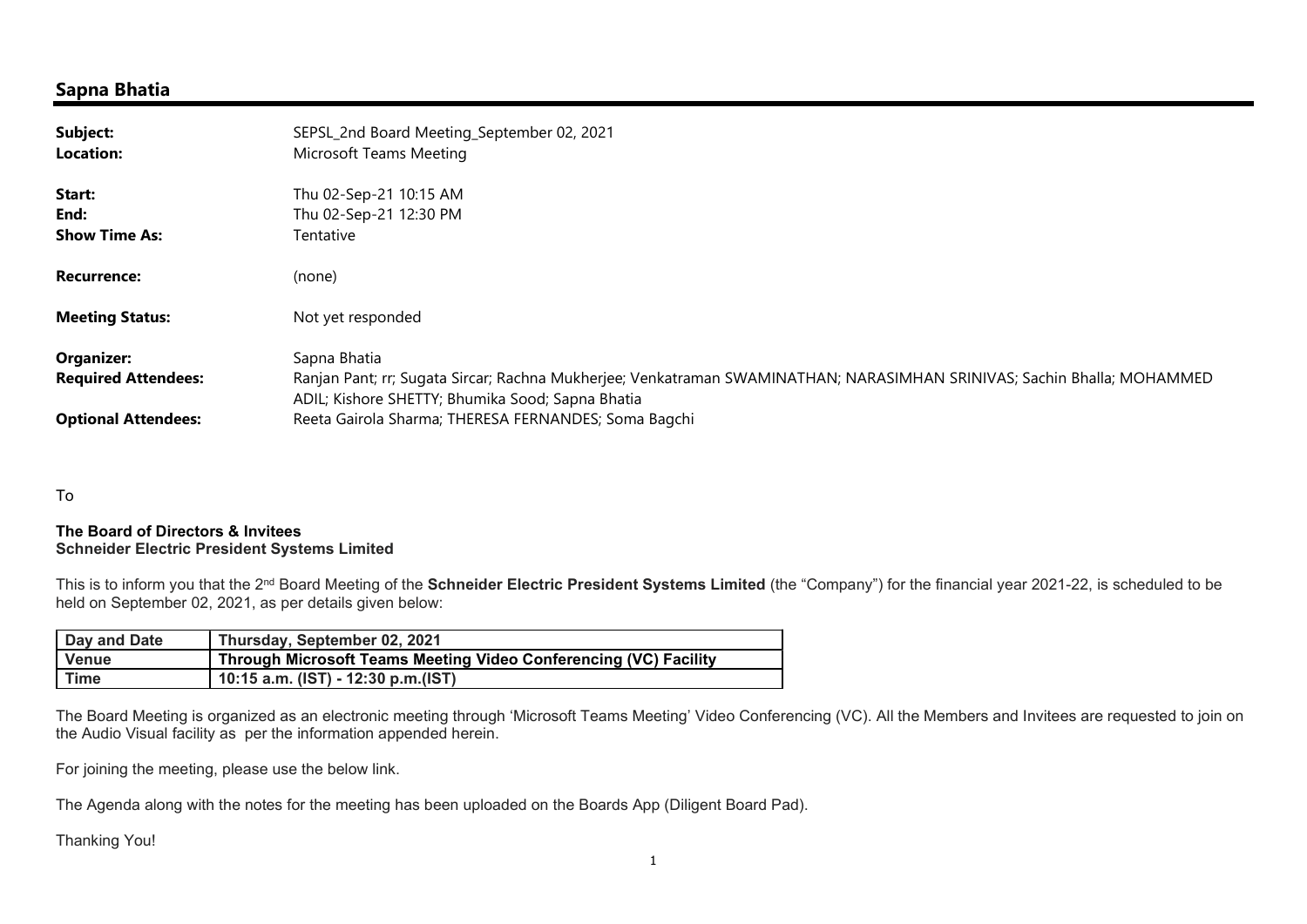## Microsoft Teams meeting

\_\_\_\_\_\_\_\_\_\_\_\_\_\_\_\_\_\_\_\_\_\_\_\_\_\_\_\_\_\_\_\_\_\_\_\_\_\_\_\_\_\_\_\_\_\_\_\_\_\_\_\_\_\_\_\_\_\_\_\_\_\_\_\_\_\_\_\_

Join on your computer or mobile app Click here to join the meeting

#### Join with a video conferencing device

690912161.{ConfID}@video.schneider-electric.com Video Conference ID: 123 293 518 3 Alternate VTC instructions

### Or call in (audio only)

+91 22 6241 6427,,,,373475551# India, Mumbai

Phone Conference ID: 373 475 551# Find a local number | Reset PIN